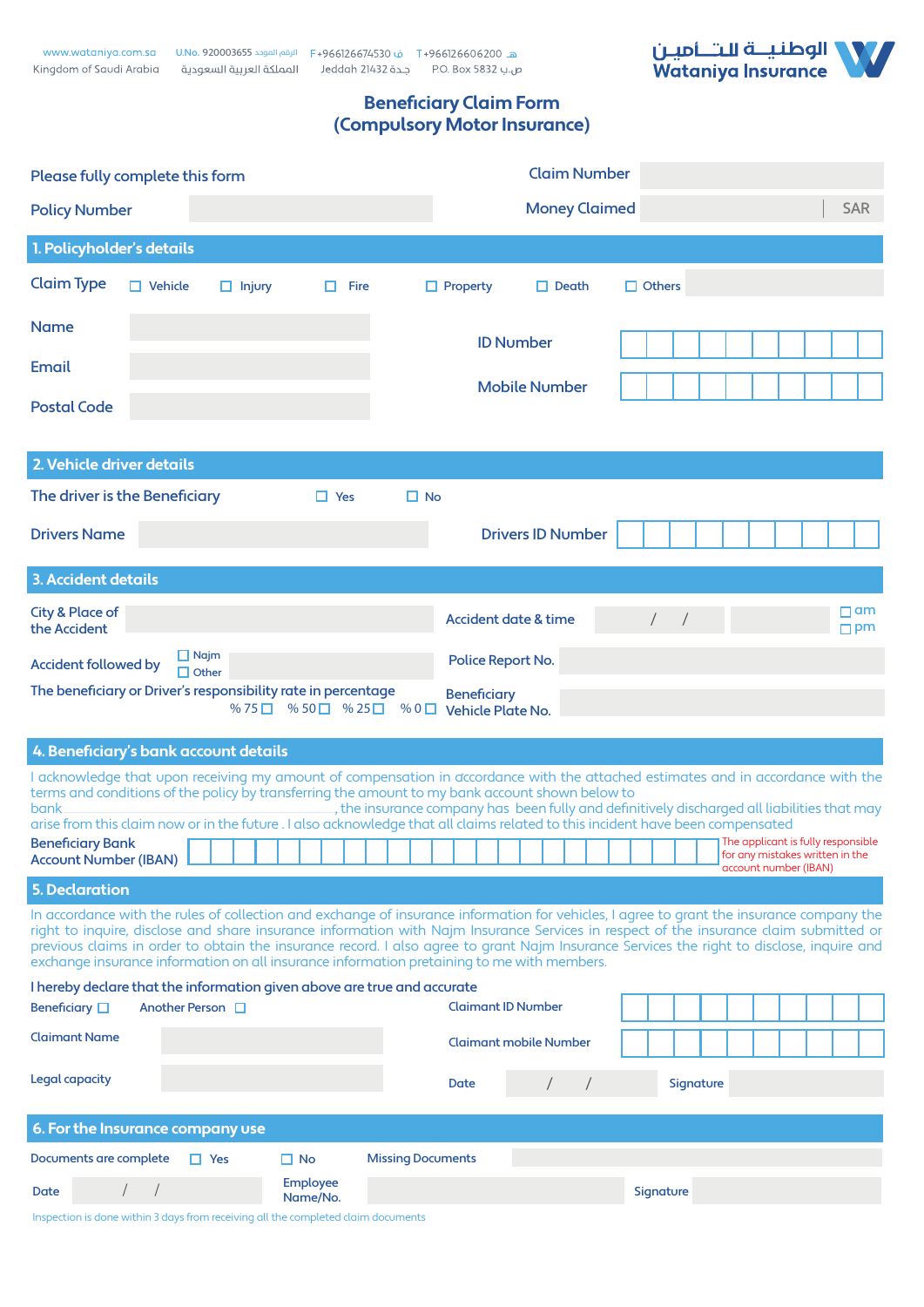| www.wataniya.com.sa     | هـ  T+966126606200 ف  F+966126674530     الرقم الموحد U.No. 920003655 |                  |                     |
|-------------------------|-----------------------------------------------------------------------|------------------|---------------------|
| Kingdom of Saudi Arabia | المملكة العربية السعودية                                              | حدة Jeddah 21432 | P.O. Box 5832 ч., р |



### **Receipt**

| This receipt must be printed from the company and not filled by hand | Claim No. |
|----------------------------------------------------------------------|-----------|
|                                                                      |           |

### Dear Claimant

Thank you for submitting your claim. We would like to notify you that your claim has been received. For any inquiries or clarification, please contact us directly on the number shown below.

920003655

## **Claim Details**

| Insurance company | <b>Contact No.</b> | Policy No. | Claim date | Plate No. |
|-------------------|--------------------|------------|------------|-----------|
|                   |                    |            |            |           |

### **Claim Status**

| Documents received | Complete          | Received documents       |  |
|--------------------|-------------------|--------------------------|--|
|                    | $\Box$ Incomplete | <b>Missing documents</b> |  |

Inspection is done within 3 days from receiving all the completed claim documents

# **Important Information -** Without violating customer protection principles

The Company shall settle the amounts of claims determined by the General Directorate of Traffic or by Najm Insurance Services or by the authority licensors under the unified document for compulsory insurance of vehicles with fairness and integrity without any bargaining within a maximum period of 15 calendar days from the receipt date of the completed claim documents.

Client can file complaints to the company's complaints handling department through the Call Center or the company's website mentioned below:

Website www.wataniya.com.sa Phone No: 920003655

In case the company fails to respond to the client's complaint, a complaint can be filed to Saudi Central Bank (SAMA), customer protection department: Tel No: 8001256666 or website: www.samacares.sa

| <b>Branch Name</b>                                |  |  |  |  |  |  | Date & Time |  |  |  |  |  |                                                                                              | $\sqcap$ am<br>$\sqcap$ pm |
|---------------------------------------------------|--|--|--|--|--|--|-------------|--|--|--|--|--|----------------------------------------------------------------------------------------------|----------------------------|
| <b>Employee Name/No.</b>                          |  |  |  |  |  |  | Signature   |  |  |  |  |  |                                                                                              |                            |
| <b>Bank Name</b>                                  |  |  |  |  |  |  |             |  |  |  |  |  |                                                                                              |                            |
| <b>Beneficiary Bank<br/>Account Number (IBAN)</b> |  |  |  |  |  |  |             |  |  |  |  |  | The claimant shall insure the<br>accuracy of the IBAN number<br>Upon receiving this document |                            |